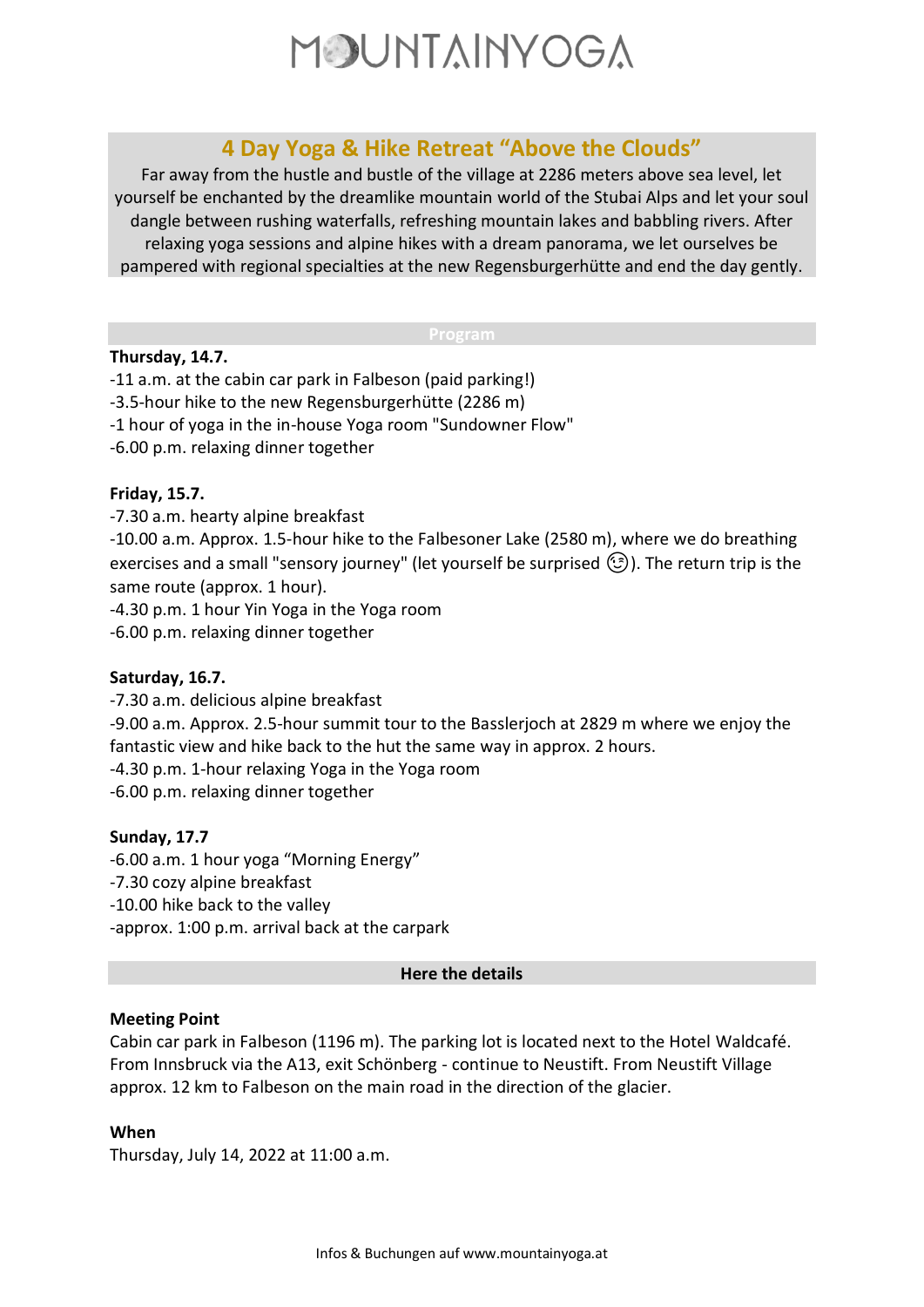# MOUNTAINYOGA

# **How fit do I have to be? What are the hikes like?**

You should have some hiking experience and an average fitness level. Although we give ourselves plenty of time for our hikes, there are some steep passages that require some stamina.

We hike from the hut car park in Falbeson (1196 m) in steep hairpin bends through dense forest, crossing the road a few times. Halfway up, it gets flatter again and towards the end it gets steeper again. On the way we make a small detour to the waterfall just below the hut. We hike up the 1100 meters in about 3.5 hours.

The next day we go on the red mountain path over the Hohe Moos to the ice-cold Falbesoner Lake at 2580 m. We cross the glacial stream of the Falbesoner Kräulferner and after a steady hike and a short steep section we finally reach the Hochmoosferner. We will need about 1.5 hours for the 300 meters of altitude, then spend a while at the lake and let our senses guide us. Later, it's the same route back to the hut.

On the third day we climb the summit of the Basslerjoch at 2829 m. From the hut it's about half an hour's flat walk along alpine meadows. Now in many steep hairpin bends up to the Schrimmennieder. From here not difficult in about 15-20 minutes to the summit of the "Basslerin". Here we enjoy a fantastic view and let the mind rest for a moment. In total, we will need about 2.5 hours for the 550 meters in altitude and hike back to the hut on the same route in about 2 hours.

On the last day, it takes us about 2.5 hours to return to the parking lot on the same hiking trail.

# **"But I'm a yoga newbie"**

My philosophy: "If you can breathe, you can also do yoga". Yoga is not about touching your toes and sitting in the splits for hours, but about concentrating on your breath, discovering your own physical limits and feeling comfortable in your own skin. Believe me: YOU CAN DO IT! No previous yoga knowledge is necessary, but you are welcome to join one of my online yoga classes every Tuesday evening at 7.30 p.m. (just a heads up: it's in German  $\textcircled{\tiny{\textcircled{\tiny{2}}}}$ )

# **What kind of food is served?**

Martina and Herbert Ofer give great importance to fresh goods and regional products and obtain a large part of the food from the Stubaital or from Tyrolean companies. The rich breakfast of homemade jams, farmer's butter, sausage, cheese and spreads, fresh bread, yoghurt, muesli, fresh fruit salad, homemade cakes and fresh juices, as well as tea and coffee strengthens us for the hikes, from which we also put together our own packed lunch. In the evening we can choose between meat and vegetarian dishes and enjoy the rich salad buffet, a soup and a main course.

(Unfortunately, we cannot take intolerance and vegan diets too much into consideration in the alpine huts!)

# **Where do we sleep?**

The new Regensburgerhütte offers rustic, simple, but very comfortable multi-bed rooms for 4-6 people in bunk beds, for the true alpine feeling. The existing washroom is very basic, a hot shower is €1 for 3 minutes.